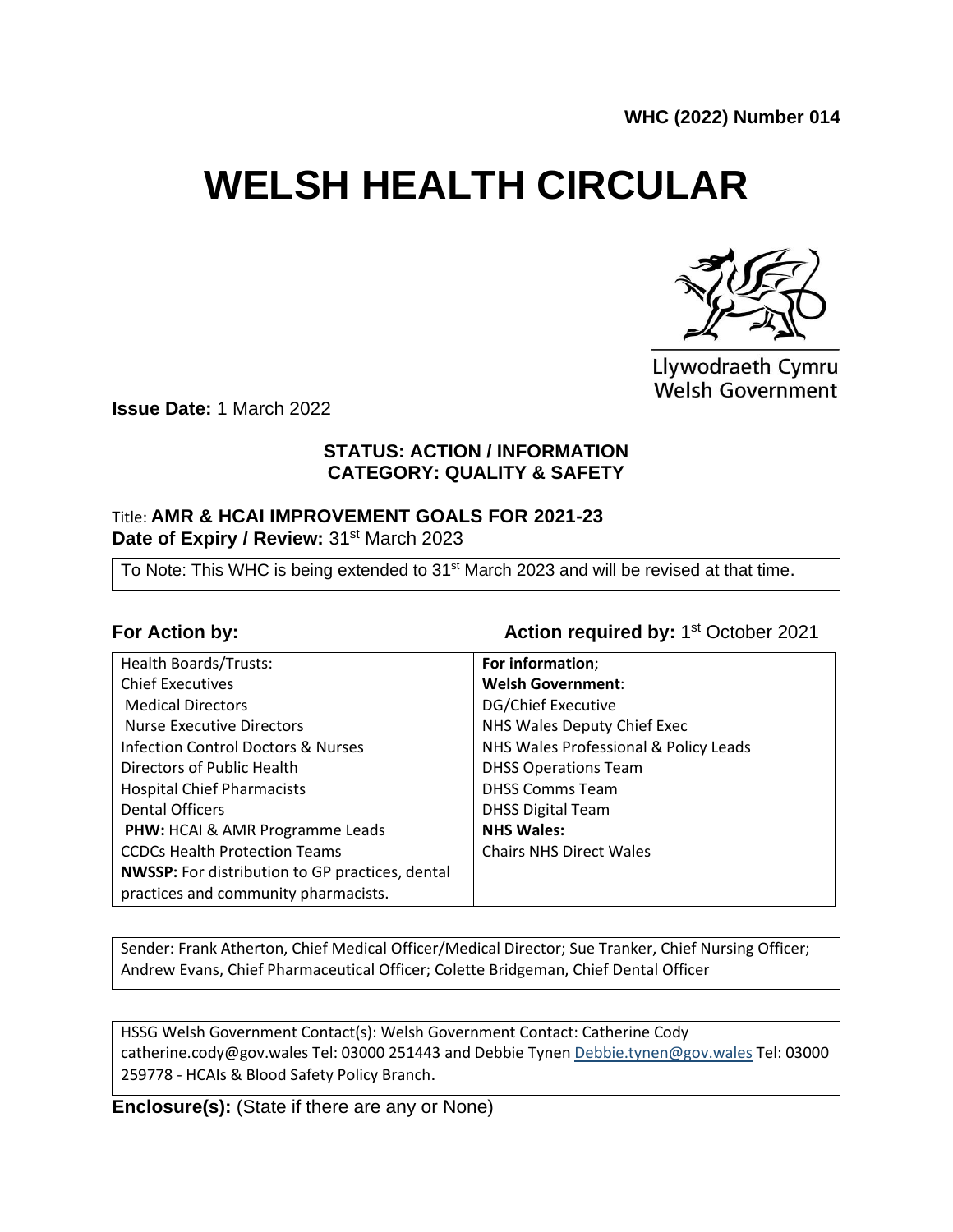#### **Dear Colleagues,**

#### **AMR & HCAI IMPROVEMENT GOALS FOR 2021-23**

#### **Foreword**

The COVID-19 pandemic has caused widespread disruption to our health and care services. The NHS workforce has been severely challenged and has shown immense resilience and determination in these extraordinary circumstances. As we move into autumn and winter, services will need to be prepared to manage the emerging threats of influenza and respiratory syncytial virus, in addition to COVID-19.

Infection Prevention and Control (IP&C) measures have never been so important. The pandemic has demonstrated the need for adequate resources to support IP&C in both hospital and community settings. Implementation of key guidance (listed nearer the end of this document) will continue to be vital in mitigating the risk of transmission of harmful micro-organisms to both patients and staff. Reducing healthcare associated infections will reduce the need for using our precious antimicrobials and will preserve their effectiveness.

Monitoring of antimicrobial usage, levels of resistance and healthcare associated infections has continued throughout the pandemic although disruption to healthcare services has meant recent data is less comparable to pre-pandemic years. Rising antimicrobial resistance rates, for example, *Klebsiella sp*. blood stream infections, continues to be a cause for concern. We must use the lessons learned from the pandemic to strengthen our focus on improving the quality of our health and care services.

Yours sincerely,

**Professor Chris Jones** Sue Tranka **Deputy Chief Medical Officer Chief Nursing Officer Medical Director NHS Wales Nurse Director NHS Wales**

Andrew Evans **Warren Tolley Chief Pharmaceutical Officer Deputy Chief Dental Officer**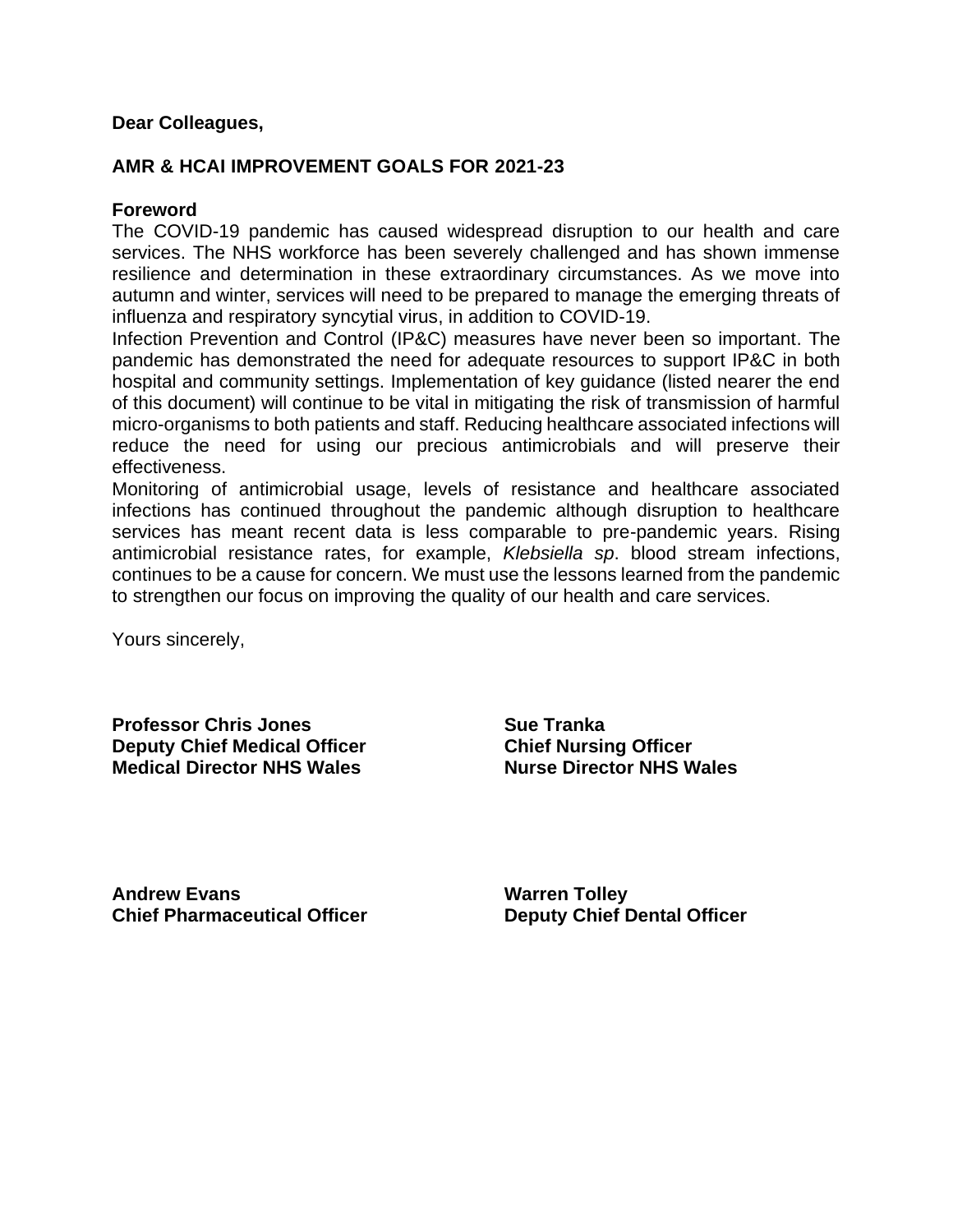# **Annex 1**

#### **AMR & HCAI IMPROVEMENT GOALS FOR 2021-23**

Wales remains committed to achieving the goals of the [UK AMR Strategy](https://assets.publishing.service.gov.uk/government/uploads/system/uploads/attachment_data/file/773065/uk-20-year-vision-for-antimicrobial-resistance.pdf) and the 5-year ambitions outlined in the [UK National Action PlUK AMR Strategy an 2019-24](https://www.gov.uk/government/publications/uk-5-year-action-plan-for-antimicrobial-resistance-2019-to-2024) to combat antimicrobial resistance, through lowering the burden of infections, improving treatments and optimising our use of antimicrobials in humans..

National Action Plan ambitions are shown in highlighted boxes as applicable to each improvement goal.

# **1. OPTIMISING THE USE OF ANTIMICROBIALS**

#### **NATIONAL ACTION PLAN AMBITION:**

**Reduce the UK antimicrobial use in humans by 15% by 2024:**

- **A 25% reduction in antimicrobial usage in the community from the 2013 baseline**
- **A 10% reduction in use of "reserve" and "watch" antibiotics in hospitals from the 2017 baseline.**

# **1.1Primary Care:**

#### **Improvement Goal 1: To achieve a minimum 25% reduction in antimicrobial usage in the community from the 2013/14 baseline.**

This WHC builds on the previous WHC 2019/019 issued in July 2019. Public Health Wales will continue to monitor antimicrobial usage in primary care and feedback information to Health Boards by reports and via the Antimicrobial Data Library for Wales, the [Antimicrobial Eye.](https://antibioticeye.cymru.nhs.uk/) The most recent analysis of data presented in the PHW report "Antimicrobial Usage in Primary Care in Wales 2016/17-2020/21" shows that currently all seven Health Boards in Wales have met the 25% reduction target for antimicrobial usage:

- Aneurin Bevan UHB 33.8% reduction
- Betsi Cadwaladr UHB 38.6% reduction
- Cardiff & Vale UHB 36.1% reduction
- Cwm Taf Morgannwg UHB 25.4% reduction
- Hywel Dda UHB 35.9% reduction
- Powys THB 33.2% reduction
- Swansea Bay UHB 33.4% reduction

It is important when interpreting the 2020/21 data to consider the changes in antimicrobial prescribing in the context of the COVID-19 pandemic, which has disrupted healthcare service delivery and potentially antimicrobial prescribing practices considerably. The aim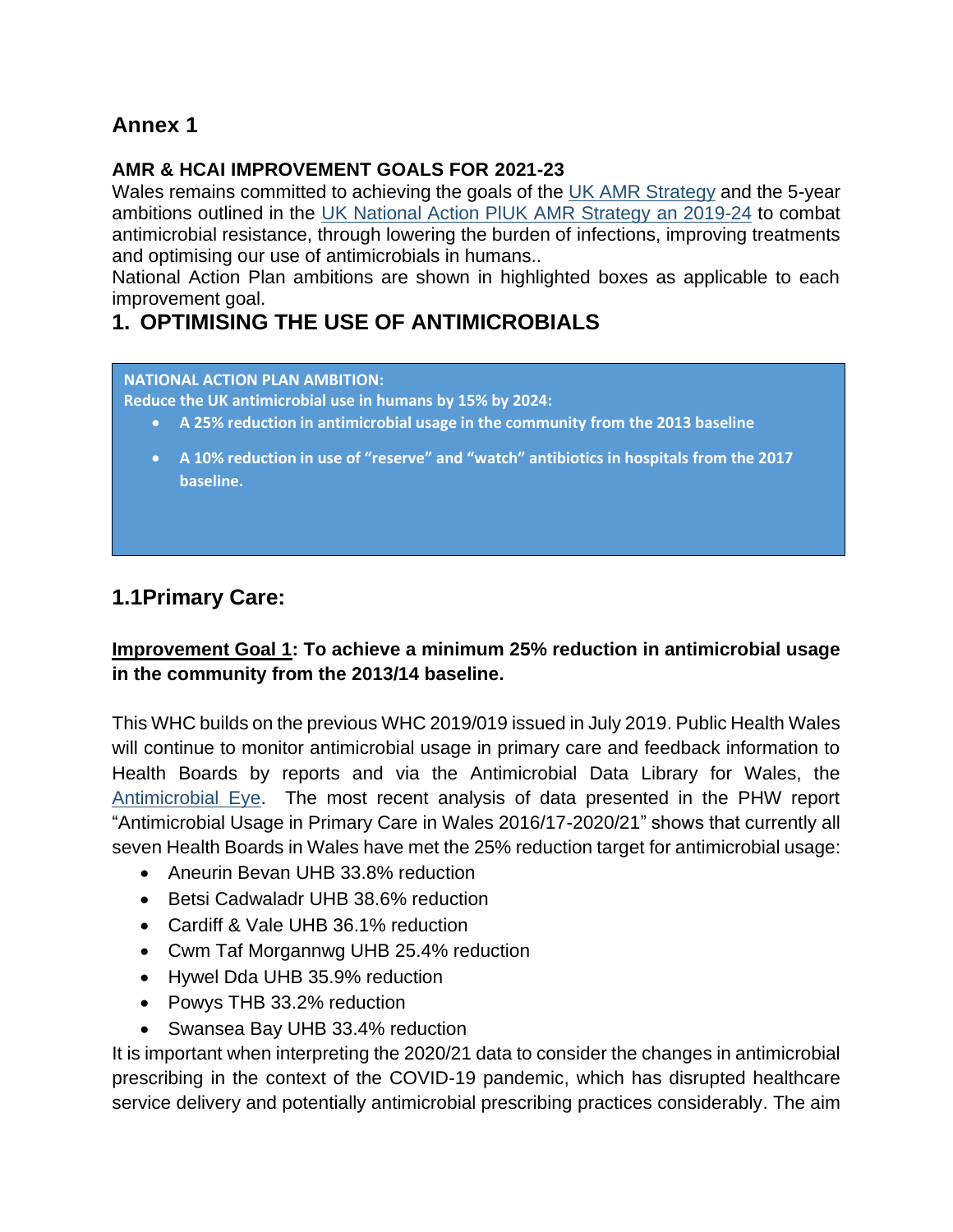of this improvement goal is to encourage continued attention to antimicrobial stewardship and good prescribing practices as we recover from the COVID-19 pandemic. To sustain and further improve on the antimicrobial usage reductions already seen in primary care.

The [All Wales Medicine Strategy Group National Prescribing Indicators for 2020/21](https://gpcpd.heiw.wales/clinical/all-wales-national-prescribing-indicators-20-21/) may be used to underpin further improvements in antimicrobial prescribing.

**Within the NPIs the Antimicrobial Stewardship priority area for primary care can be found here:**

**Priority Areas - [Stewardship | CPD for General Practitioners \(heiw.wales\)](https://gpcpd.heiw.wales/clinical/all-wales-national-prescribing-indicators-20-21/priority-areas-stewardship/)**

#### **Improvement Goal 2: Prescribers should document the indication and appropriate read code for all antimicrobial prescriptions.**

**Why?** A culture of learning and improvement should be at the heart of everything the NHS does. Using read codes enables a timely and accurate review of prescribing practices, and offers a measure of the quality of antimicrobial prescribing in addition to antimicrobial usage.

**How?** Prescribers within primary care should document the appropriate indication and read code for all antimicrobial prescriptions. The purpose of making this information available is to develop a culture of learning and improvement within primary care to benefit service users.

#### **Improvement Goal 3: Primary care clusters should ensure urgent dental cases should be seen by dental services rather than General Medical Services.**

**Why?** The principles of prudent healthcare should be adopted across the NHS to ensure the right person receives the right treatment at the right time. This will result in better outcomes for patients, improve the efficiency of our healthcare systems and relieve workload generated from inappropriate choices.

**How?** Providers understand the different dental services available and how to refer. Service users should be appropriately signposted to healthcare services in a timely fashion according to their needs. Accurate and consistent messaging between healthcare systems will promote cooperative working across the healthcare system and ensure patients access the appropriate services for their specific needs. Documentation of indications and read codes for prescriptions by General Practitioners can be used to assess the nature and appropriateness of consultations which concern dental cases.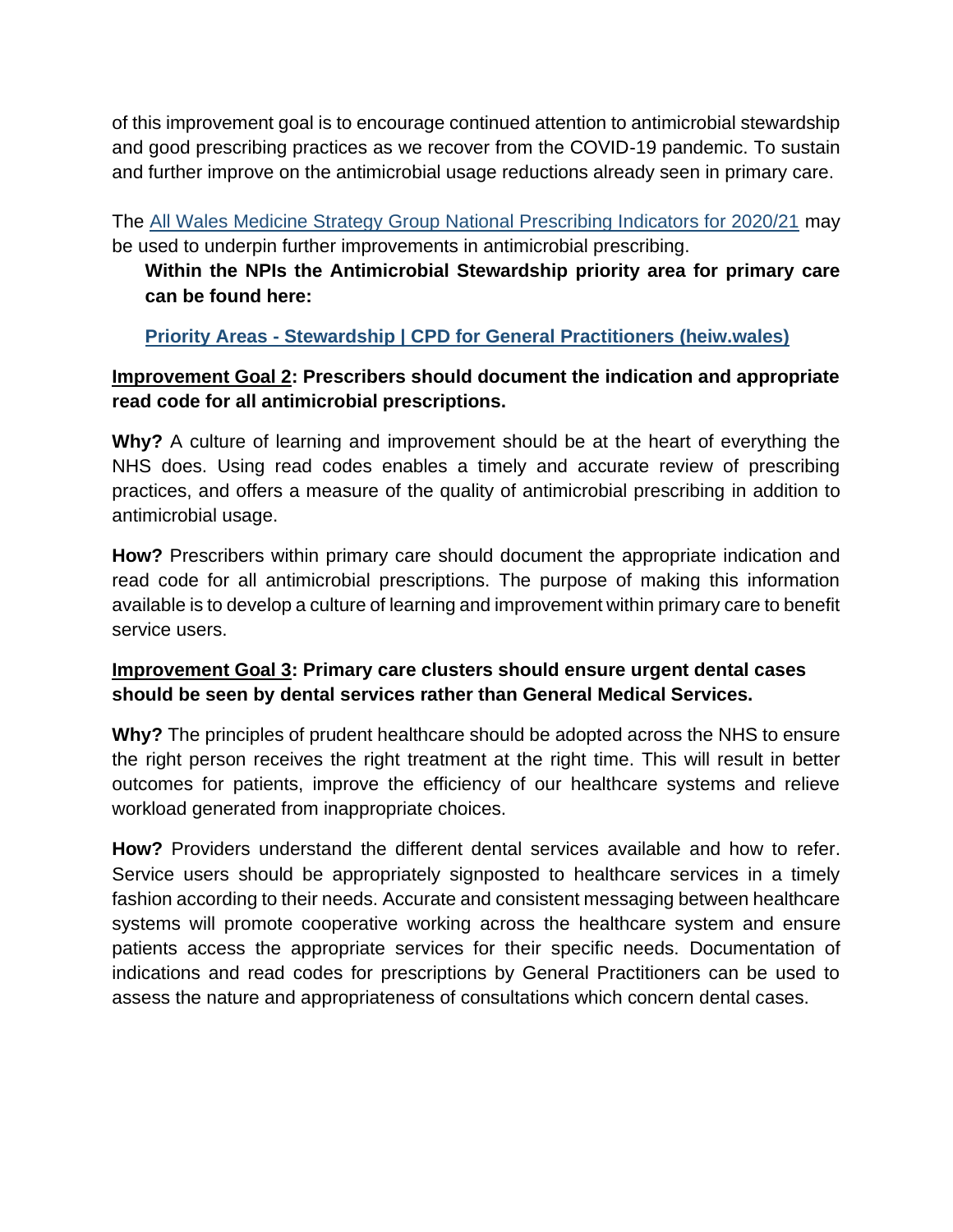# **1.2 Hospital Care**

**Improvement Goal 4 : Increase to or maintain the proportion of antibiotic usage within the WHO Access category to ≥55% of total antibiotic consumption (as DDD). Public Health Wales' HARP team will continue to report on the proportions of "Reserve" and "Watch" antibiotic in use within Health Boards to provide the information that underpins the overarching UK AMR strategy ambition to reduce reserve and watch category antimicrobial usage.**

**Why?** The biggest driver for AMR is overuse and misuse of antimicrobials. In addition to monitoring total volume of antimicrobials used, it is important that prescribers select the correct *type* of antimicrobial. The World Health Organisation has categorised antibacterials according to 'Access', 'Watch' and 'Reserve' defined within the [WHO](https://www.who.int/publications/i/item/WHOEMPIAU2019.11)  [AWaRe classification.](https://www.who.int/publications/i/item/WHOEMPIAU2019.11) Last-line antibiotics contained within the Watch and Reserve categories are more prone to drive resistance and are more often associated with side effects or toxicity. Efforts should be made to ensure they are only used when necessary.

**How?** Prescribers should comply with national and local antimicrobial formularies and prescribing guidance. Microbiology teams are employed within each health board to provide advice on antimicrobial choice if required, this should assist with managing the use of "watch" and "reserve" antimicrobials. Public Health Wales will publish annual end of year reports to inform Health Boards and Trusts of their WHO "access" category usage.

#### **Improvement Goal 5: All Health Boards and Velindre NHS Trust will implement the principles of 'Start Smart then Focus'.**

**Why?** The Start Smart then Focus (SSTF) prescribing toolkit helps promote good prescribing practices by embracing those recommendations made within national antimicrobial stewardship guidelines. It ensures regular review of antimicrobials, encourages changing the antimicrobial prescription to narrow-spectrum alternatives where appropriate and ensures prescriptions are not continued for any longer than necessary. Overall, the toolkit helps to optimise antimicrobial effectiveness for treating infection whilst mitigating the risk of resistance occurring.

**How?** Public Health Wales will assist health boards with the implementation of this toolkit and provide an audit tool to assess its implementation. The audit tool will be implemented this year, and targets associated with compliance will be introduced in 2022-23.The principles of SSTF will be supported by roll out of the Antibiotic Review Kit (ARK) chart and methodology.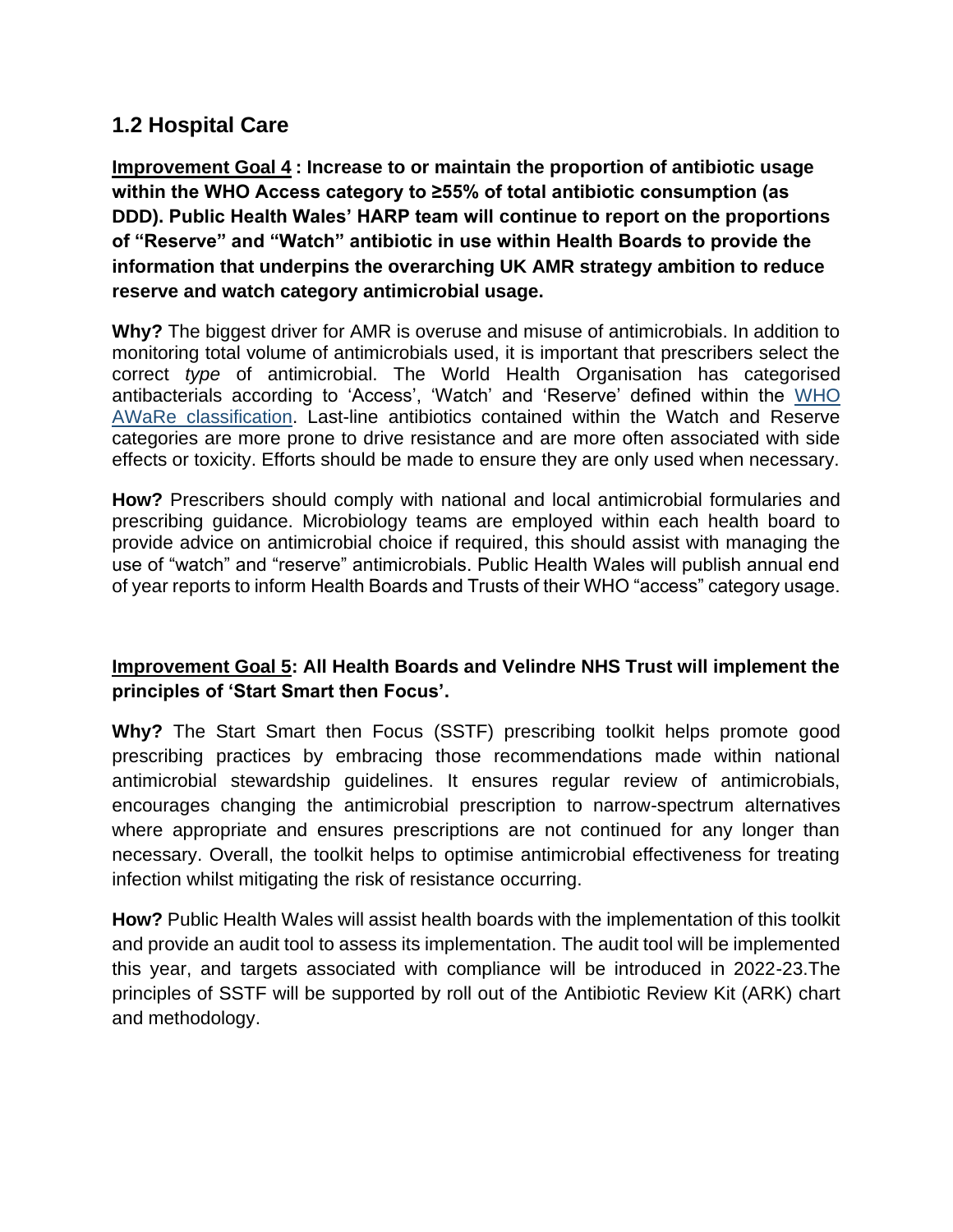# **2. LOWERING THE BURDEN OF INFECTION**

#### **NATIONAL ACTION PLAN AMBITION:**

- **Reduce the incidence of a specified set of drug resistant infections in humans in the UK by 10% by 2025**
- **Halve the number of healthcare associated Gram negative blood stream infections by 2024**

# **2.1 Reducing the burden of Gram Negative Blood Stream Infections**

**Improvement Goal 6: Reduce the annual incidence of** *E. coli* **bacteraemia to below 67 cases per 100,000.**

**Improvement Goal 7: Reduce the annual incidence of** *P. aeruginosa* **and**  *Klebsiella* **spp. bacteraemia by 10% against 2017-18 figures. If target achieved in 2019-20 strive for a further 10% reduction in case numbers.**

**Why?** In the UK, a rise of gram-negative infections has been identified as a major driver of antimicrobial resistance. The infection burden associated with gram-negative bacteria is significant and the increase in resistance rates of gram-negative organisms is a major cause for concern. There has been distortion of the blood stream infection surveillance data due to the healthcare service delivery changes during 2020/21, therefore the improvement goals have not been changed from the last WHC. The recommendation to services now is to re-engage with the work to reduce Gram negative BSI. **How?**

Urinary tract infections (UTI) are a major source of gram-negative blood stream infections. The Public Health Wales Healthcare Associated Infection & Antimicrobial Resistance Programme (HARP) have published guidance to help healthcare professionals with the prevention, diagnosis and management of UTI: UTI resources and tools, [Urinary Tract](https://phw.nhs.wales/services-and-teams/harp/urinary-tract-infection-uti-resources-and-tools/)  [Infection \(UTI\) resources and tools -](https://phw.nhs.wales/services-and-teams/harp/urinary-tract-infection-uti-resources-and-tools/) Public Health Wales (NHS.Wales)

### **2.2 Reducing the Burden of other healthcare associated infections**

#### 2.2.1 **Reduce the incidence of** *Clostridioides difficile* **infection**

**Improvement Goal 8: Reduce the annual incidence of** *Clostridioides difficile* **disease to 25 cases per 100,000 or below. Health boards that have achieved their 2019-20 reduction expectations should reduce their 2019-20 rate by a further 10% in 2021-22 and 2022-23.**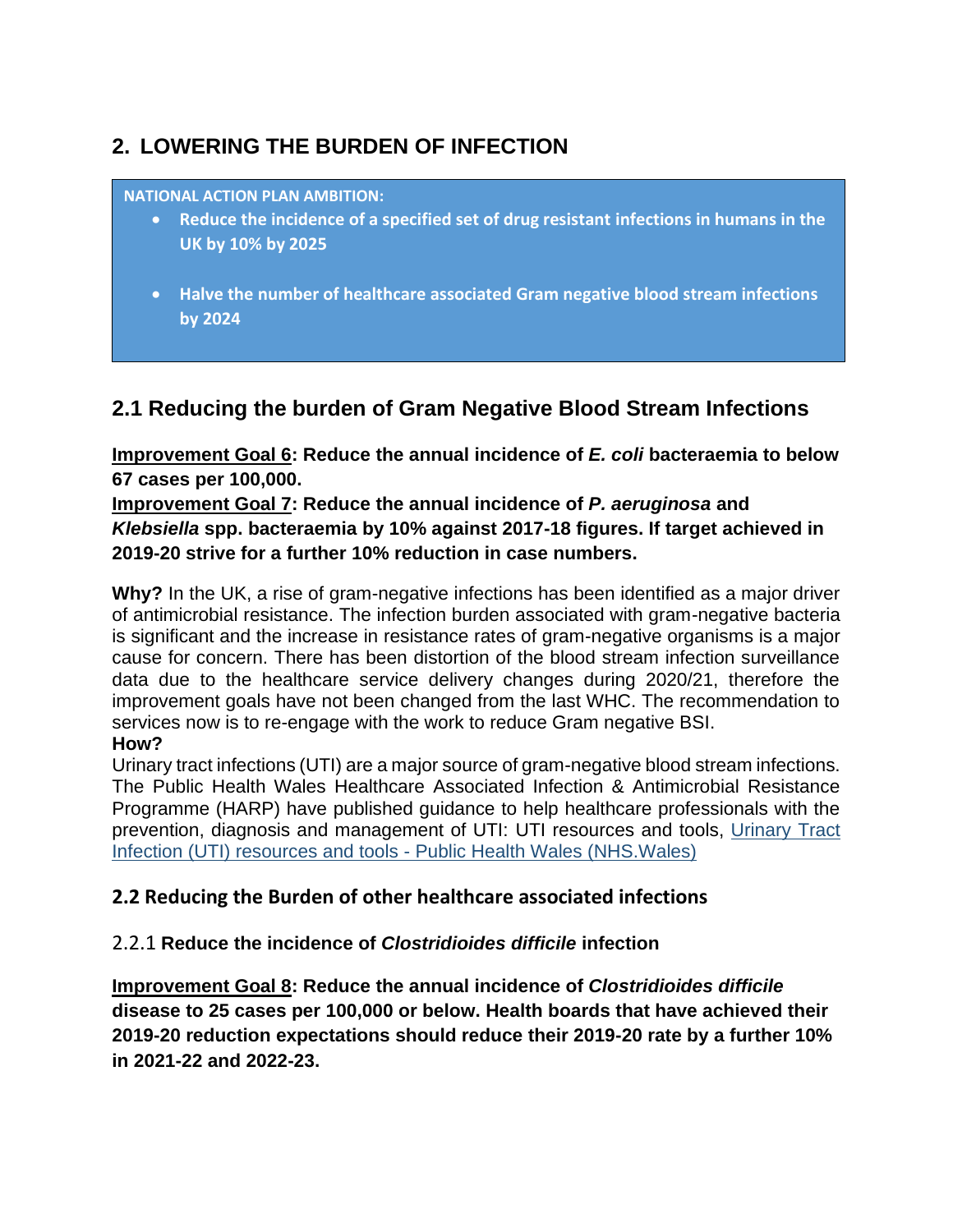**Why?** *Clostridioides difficile* disease is a serious infection associated with 10% mortality as reported by O'Neill (2016). This infection is rapidly spread within healthcare settings and management is of significant cost to the healthcare economy.

**How?** As for all healthcare associated infections, effective implementation of IPC precautions will limit its spread. A root cause analysis for this infection should be undertaken in all healthcare settings as an opportunity to learn and reflect on the impact of prescribing practices including review of antibiotic prescriptions and gastric acid suppressing medications.

NICE guidance concerning the antimicrobial prescribing for *Clostridioides difficile* infection has changed with oral vancomycin replacing metronidazole as first-line therapy. Fidaxomycin is advised if first-line therapy proves ineffective or recurrence of infection occurs within 12 weeks of symptom resolution. The NICE guidance on the management of *Clostridioides difficile* disease is available [here.](https://www.nice.org.uk/guidance/ng199)

#### **2.2.2 Reduce incidence of** *Staphylococcus aureus* **blood stream infections**: **Improvement Goal 9: Reduce the annual incidence of** *Staphylococcus aureus* **bacteraemia to 20 cases per 100,000 or below. With zero tolerance of preventable MRSA blood stream infections and continued drive to reduce cases.**

**Why?** *Staphylococcus aureus* is often a harmless skin commensal organism but has the potential to become an opportunistic pathogen. Mortality rates associated with *Staphylococcus aureus* bacteraemias can exceed 80% if untreated (Herchline, 2019). *Staphylococcus aureus* bacteraemia is a particular concern within healthcare settings which care for people who are immunocompromised or have recently undergone surgery. The risk is highest for those patients in intensive care facilities and those with medical implants including intravenous catheters.

**How?** Preventative measures aimed at reducing contamination of the blood stream with *Staphylococcus aureus* and other organisms include:

- Aseptic Non-Touch Technique (ANTT),
- Improving Medical Device management including central/peripheral venous catheter care
- Use of invasive medical device care bundles.
- Effective wound management and oral care

#### **Guidance, policy and quality assurance**

Welsh Government and Public Health Wales remain committed to ensuring the most upto-date and robust guidance and policy is available. This aims to support health boards in achieving the targets and lowering their infection burden.

Infection prevention is better than treatment. Measures taken to reduce healthcareassociated infection will also help reduce rates of antimicrobial resistance. Some of the key measures taken to mitigate the transmission of COVID-19 to our patients and staff can also serve to limit the spread of antimicrobial resistant organisms within the healthcare environment.

Health boards should ensure IP&C measures and patient pathways of the COVID pandemic IP&C response are in place with plans for outbreak management and preparedness for Autumn and Winter 2021-23.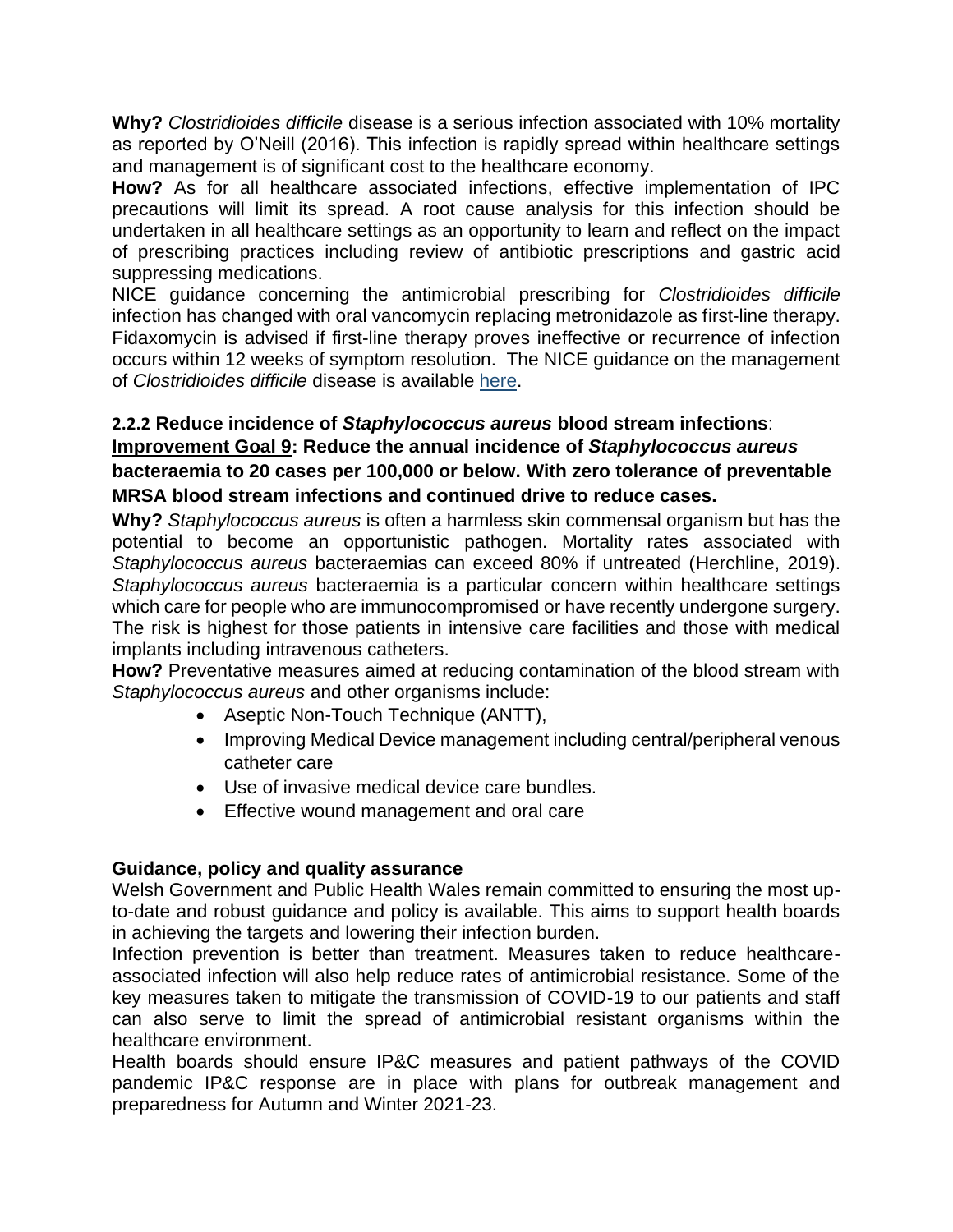Key guidance documents

The following list contains some key guidance documents which should be implemented to reduce antimicrobial resistance and the risk of acquiring healthcare-associated infections including COVID-19.

Healthcare settings should also ensure they have appropriate assurance mechanisms in place to demonstrate implementation.

- UK IP&C Guidance for seasonal respiratory infections in Health and Care settings (including SARS-CoV-2) for winter 2021-2022 [infection prevention and control \(IPC\) -](https://www.gov.uk/government/publications/wuhan-novel-coronavirus-infection-prevention-and-control) GOV.UK (www.gov.uk)
- Standard and Transmission Based Precautions IP&C protocols available at: [National Infection Prevention & Control Manual \(NIPCM\) for Wales](https://phw.nhs.wales/services-and-teams/harp/infection-prevention-and-control/nipcm/)
- [The Communicable Disease Outbreak Plan for Wales \('The Wales](https://phw.nhs.wales/topics/latest-information-on-novel-coronavirus-covid-19/the-communicable-disease-outbreak-plan-for-wales/)  [Outbreak Plan'\)](https://phw.nhs.wales/topics/latest-information-on-novel-coronavirus-covid-19/the-communicable-disease-outbreak-plan-for-wales/)
- [All Wales Infection Prevention and Control Training, Learning and](https://heiw.nhs.wales/files/ipc-framework-final-nbsp/)  [Development Framework for health, social care, early years and childcare](https://heiw.nhs.wales/files/ipc-framework-final-nbsp/)
- [Key Standards for Environmental Cleanliness](https://phw.nhs.wales/topics/latest-information-on-novel-coronavirus-covid-19/information-for-health-and-social-care/addendum-key-standards-for-environmental-cleanliness/)
- Other clinical practice guidance:
	- o ANTT [Public Health Wales \(nhs.wales\)](https://phw.nhs.wales/services-and-teams/harp/infection-prevention-and-control/antt/)
	- o Urinary [Tract Infection \(UTI\) resources and tools -](https://phw.nhs.wales/services-and-teams/harp/urinary-tract-infection-uti-resources-and-tools/) Public Health [Wales \(nhs.wales\)](https://phw.nhs.wales/services-and-teams/harp/urinary-tract-infection-uti-resources-and-tools/)
- Surveillance reports, guidance and information on healthcare associated infections and antimicrobial resistance can be found on the HARP team webpages:
- **HARP [Public Health Wales \(nhs.wales\)](https://phw.nhs.wales/services-and-teams/harp/)**

#### **Further work: HCAI and Antimicrobial Usage and Resistance Surveillance developments**

Monitoring of drug-resistance organisms, burden of infection and use of antimicrobials is essential to ensure we progress with the fight against AMR. The sophisticated clinical